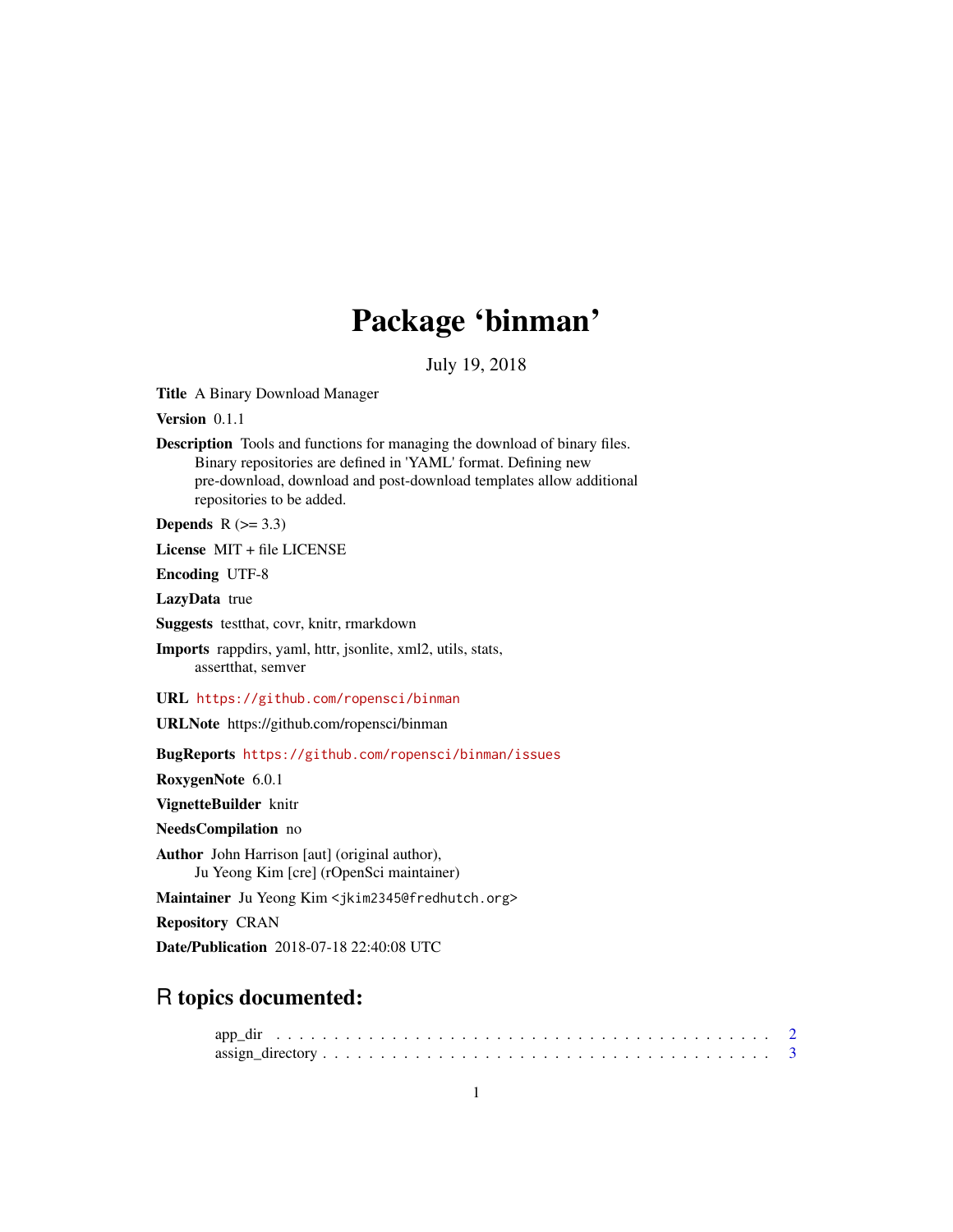#### <span id="page-1-0"></span>2 app\_direction of the contract of the contract of the contract of the contract of the contract of the contract of the contract of the contract of the contract of the contract of the contract of the contract of the contrac

| Index | 13 |
|-------|----|

app\_dir *Get application directory*

# Description

Get application directory

# Usage

app\_dir(appname, check = TRUE)

# Arguments

| appname | A character string giving the name of the application |
|---------|-------------------------------------------------------|
| check   | check whether the app given by appname exists or not. |

#### Value

A character string giving the path of the directory

# Examples

```
## Not run:
appdir <- app_dir("superduperapp", FALSE)
```
## End(Not run)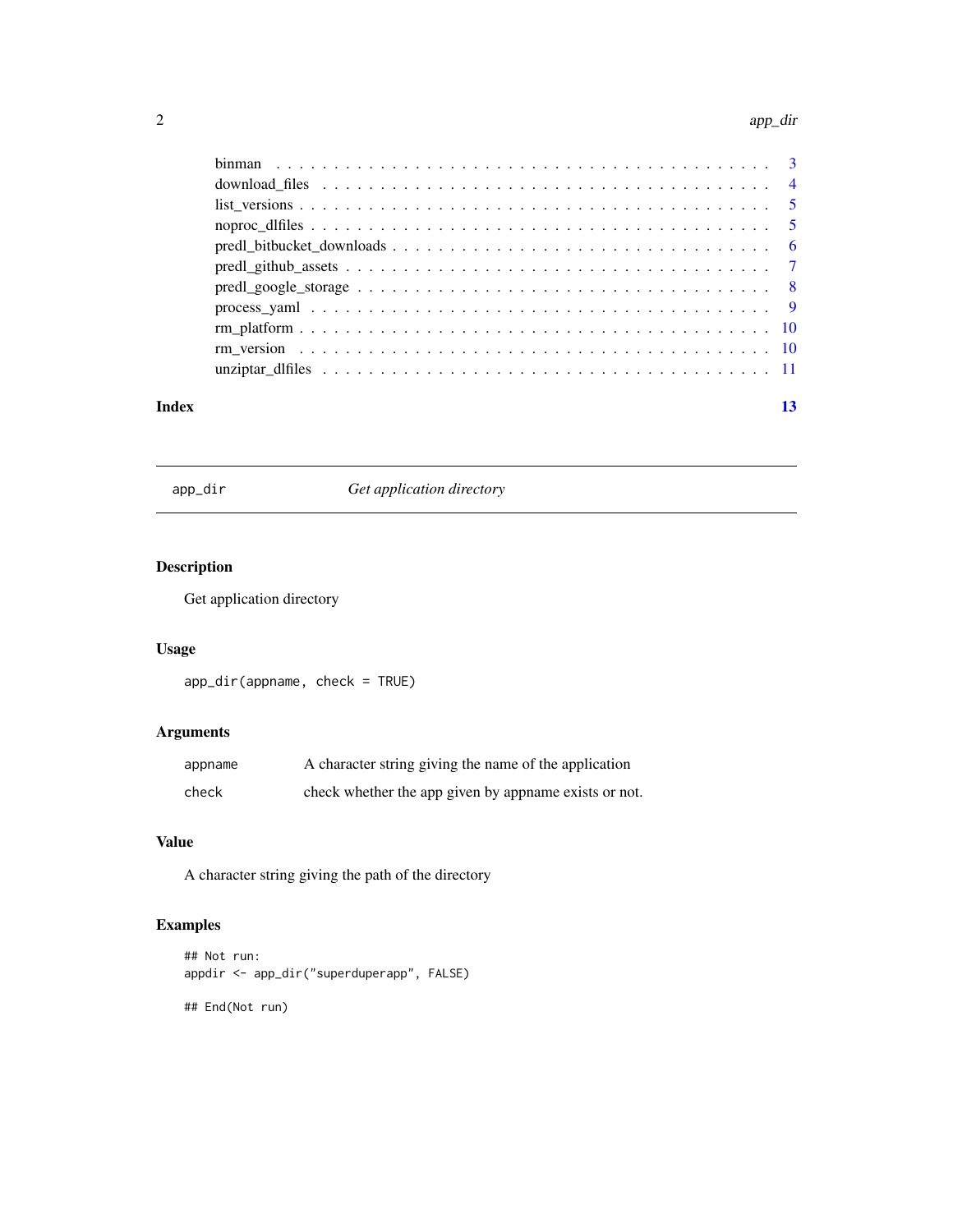# <span id="page-2-0"></span>Description

Assign directory to download list

#### Usage

assign\_directory(dllist, appname)

# Arguments

| dllist  | A named list of data.frames. The name indicates the platform. The data.frame<br>should contain the version, url and file to be processed. |
|---------|-------------------------------------------------------------------------------------------------------------------------------------------|
| appname | Name to give the app                                                                                                                      |

# Value

A named list of data.frames. The data.frame should contain the version, url and file to be processed, the directory to download the file to and whether the file already exists.

# Examples

```
## Not run:
tdata <- system.file("testdata", "test_dllist.Rdata", package="binman")
load(tdata)
assign_directory(test_dllist, "myapp")
```
## End(Not run)

binman *binman.*

# Description

binman.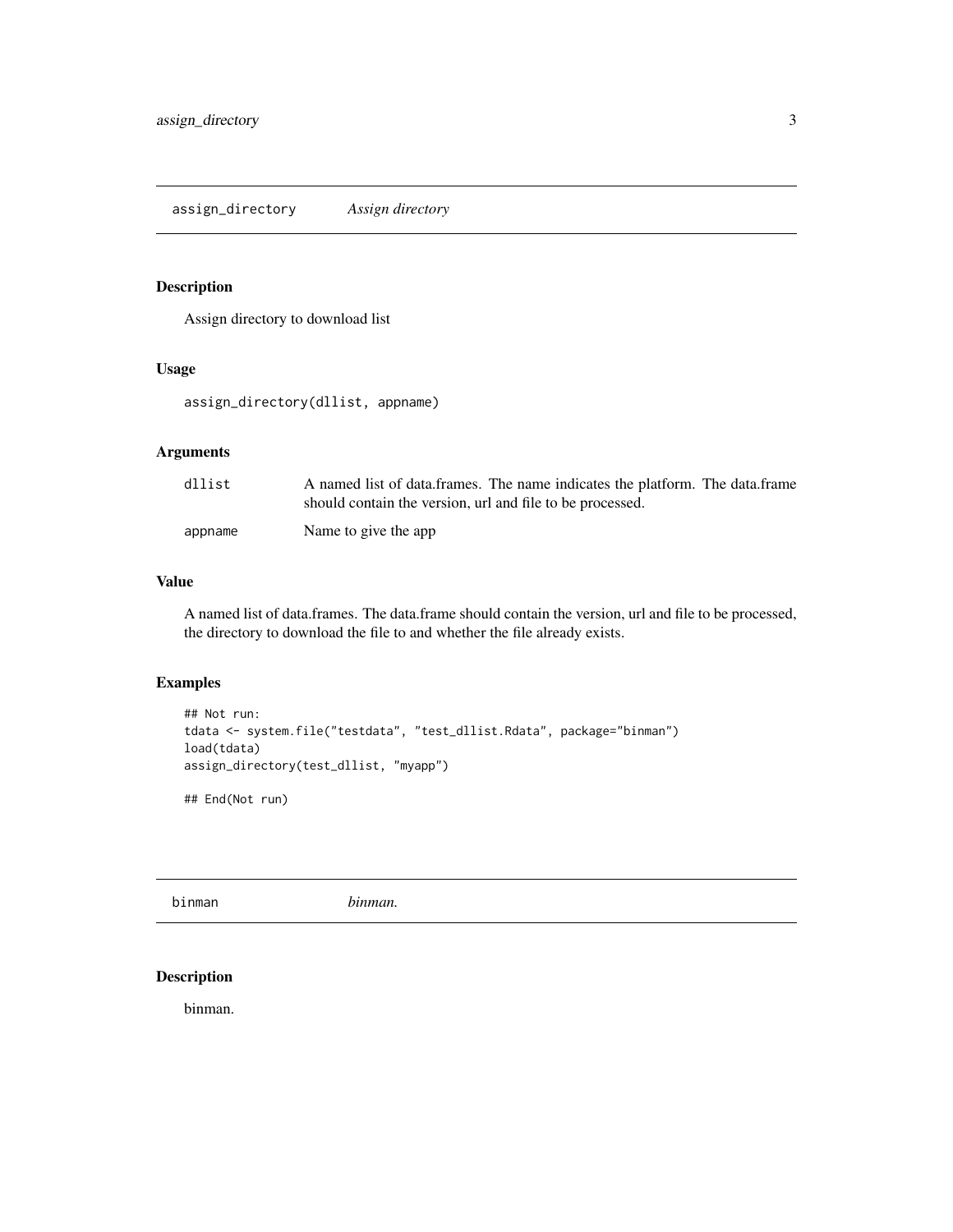<span id="page-3-1"></span><span id="page-3-0"></span>download\_files *Download binaries*

#### Description

Download binaries from repository

#### Usage

```
download_files(dllist, overwrite = FALSE)
```
# Arguments

| dllist    | A named list of data frames. The data frame should contain the version, url and<br>file to be processed, the directory to download the file to and whether the file<br>already exists. |
|-----------|----------------------------------------------------------------------------------------------------------------------------------------------------------------------------------------|
| overwrite | Overwrite existing binaries. Default value of FALSE                                                                                                                                    |

#### Value

A data.frame indicating whether a file was downloaded for a platform.

# Examples

```
## Not run:
trdata <- system.file("testdata", "test_dlres.Rdata", package="binman")
tldata <- system.file("testdata", "test_dllist.Rdata", package="binman")
load(trdata)
load(tldata)
dllist <- assign_directory(test_dllist, "myapp")
testthat::with_mock(
  'httr::GET' = function(...)test_llres
  },
  'base:dir.create' = function(...){\text{TRUE}},dlfiles <- download_files(dllist)
\mathcal{L}## End(Not run)
```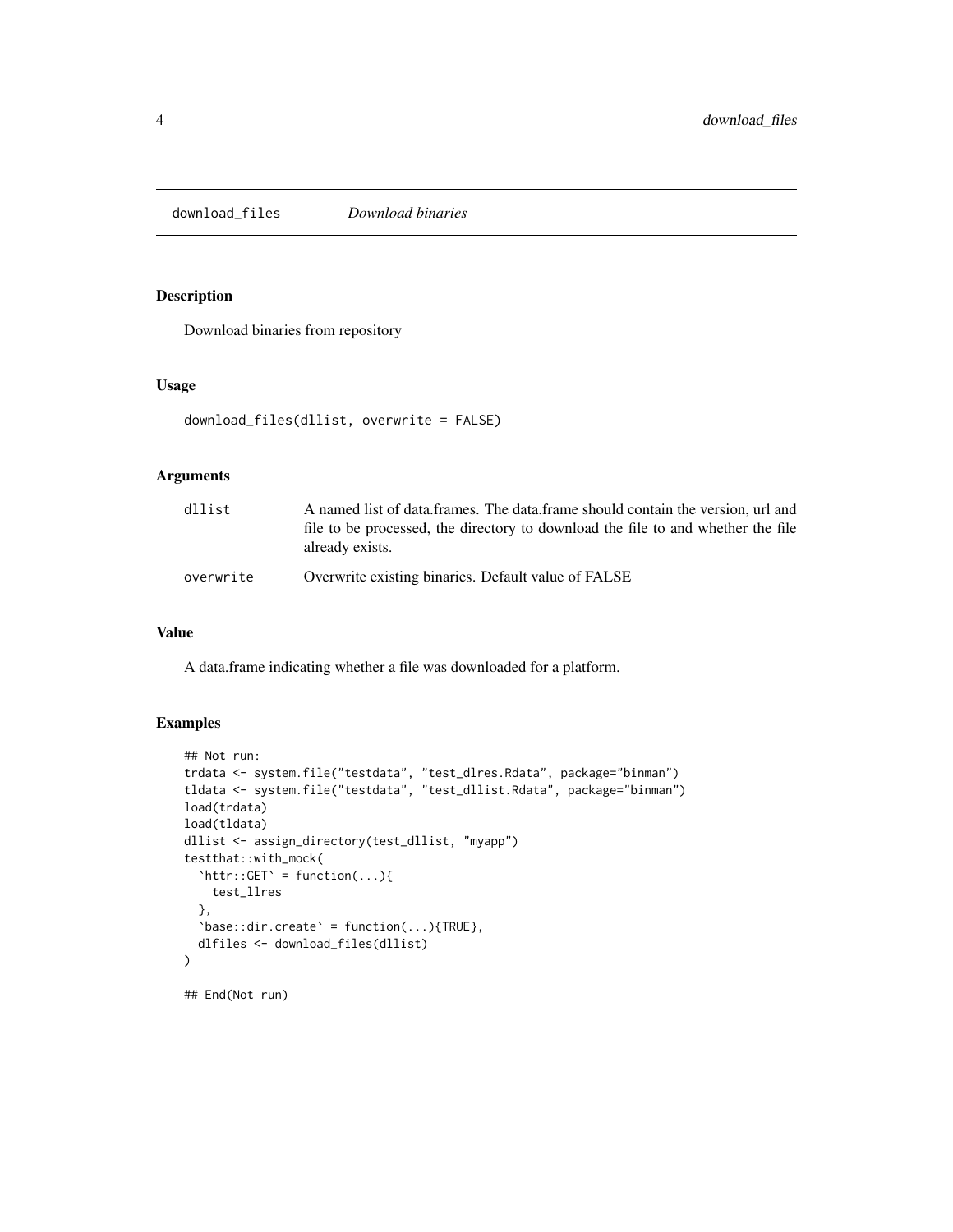<span id="page-4-0"></span>list\_versions *List app versions*

# **Description**

List app versions by platform

#### Usage

```
list_versions(appname, platform = c("ALL"))
```
# Arguments

| appname  | A character string giving the name of the application      |
|----------|------------------------------------------------------------|
| platform | A character vector of platforms to list. Defaults to "ALL" |

#### Value

A list of platforms with version directories

#### Examples

```
## Not run:
appdir <- app_dir("superduperapp", FALSE)
platforms <- LETTERS[1:4]
versions <- LETTERS[5:7]
mkdirs <- file.path(appdir, outer(platforms, versions, file.path))
chk <- vapply(mkdirs, dir.create, logical(1), recursive = TRUE)
expect_true(all(chk))
res <- list_versions("superduperapp")
unlink(appdir, recursive = TRUE)
```
## End(Not run)

noproc\_dlfiles *Dont post process*

# Description

Dont post process dlfiles

#### Usage

noproc\_dlfiles(dlfiles)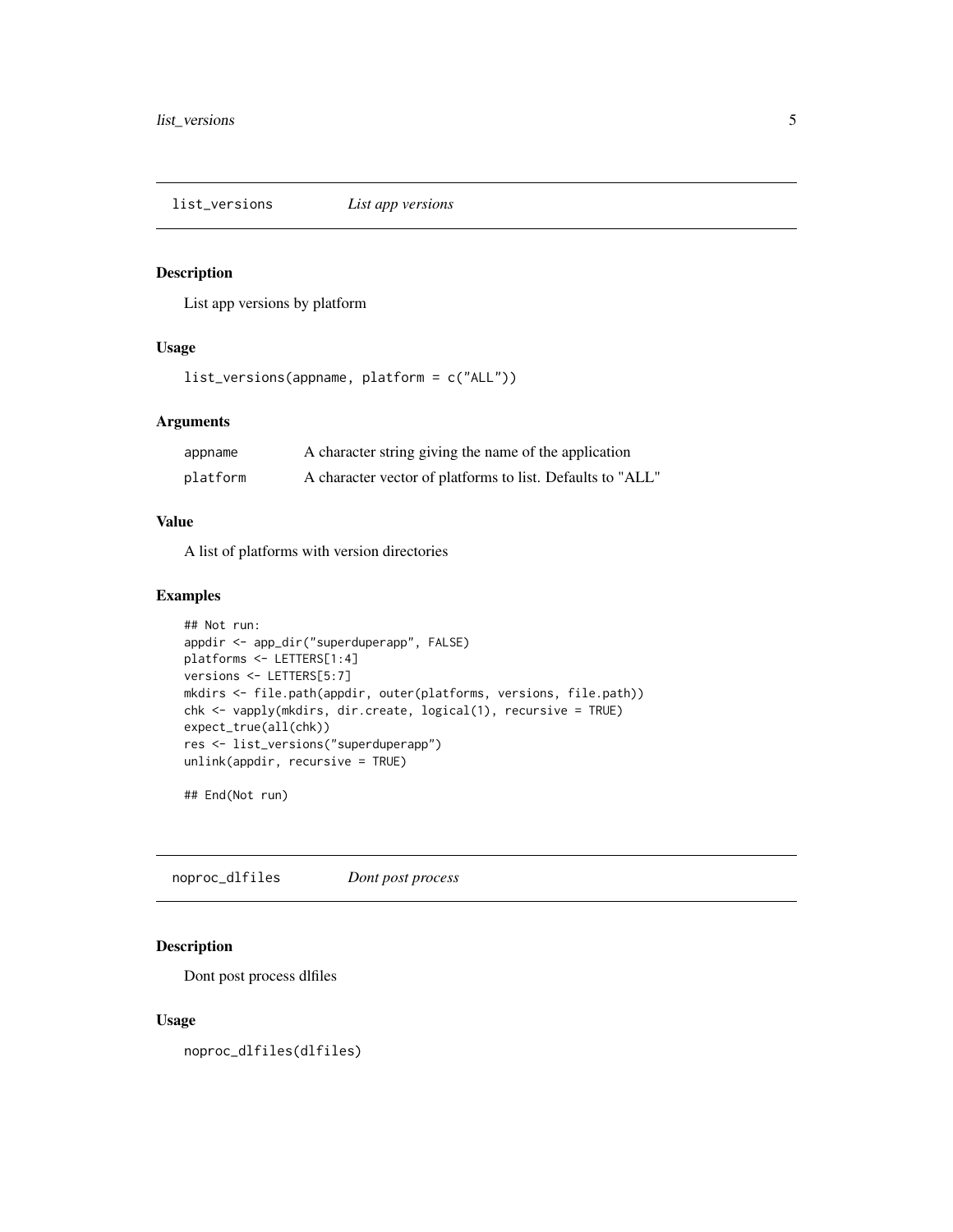#### <span id="page-5-0"></span>Arguments

dlfiles A data.frame of files by platform and indicating whether they were processed

# Value

Returns a list of character vectors indicating files processed

# Examples

```
## Not run:
ymlfile <- system.file("exdata", "sampleapp4.yml", package="binman")
trdata <- system.file("testdata", "test_dlres.Rdata", package="binman")
load(trdata)
testthat::with_mock(
  'httr::GET' =function(...){
    test_llres
  },
  'base::dir.create' = function(...){TRUE},procyml <- process_yaml(ymlfile)
\mathcal{L}procyml
## End(Not run)
```
predl\_bitbucket\_downloads

*Pre download bitbucket downloads*

#### Description

Pre download bitbucket downloads template function

#### Usage

```
predl_bitbucket_downloads(url, platform, history, appname,
 platformregex = platform, versionregex = "\\d+(?:\\.\\d+)+")
```
#### Arguments

| url           | A url giving the bitbucket download JSON for a project. As an example https://bitbucket.org/ariya/phantor<br>the phantomis project has an asset JSON available at https://api.bitbucket.org/2.0/repositories/ariya/phanto- |
|---------------|----------------------------------------------------------------------------------------------------------------------------------------------------------------------------------------------------------------------------|
| platform      | A character vector of platform names                                                                                                                                                                                       |
| history       | The maximum number of files to get for a platform                                                                                                                                                                          |
| appname       | Name of the app                                                                                                                                                                                                            |
| platformregex | A filter for platforms. Defaults to the platform                                                                                                                                                                           |
| versionregex  | A regex for retrieving the version.                                                                                                                                                                                        |
|               |                                                                                                                                                                                                                            |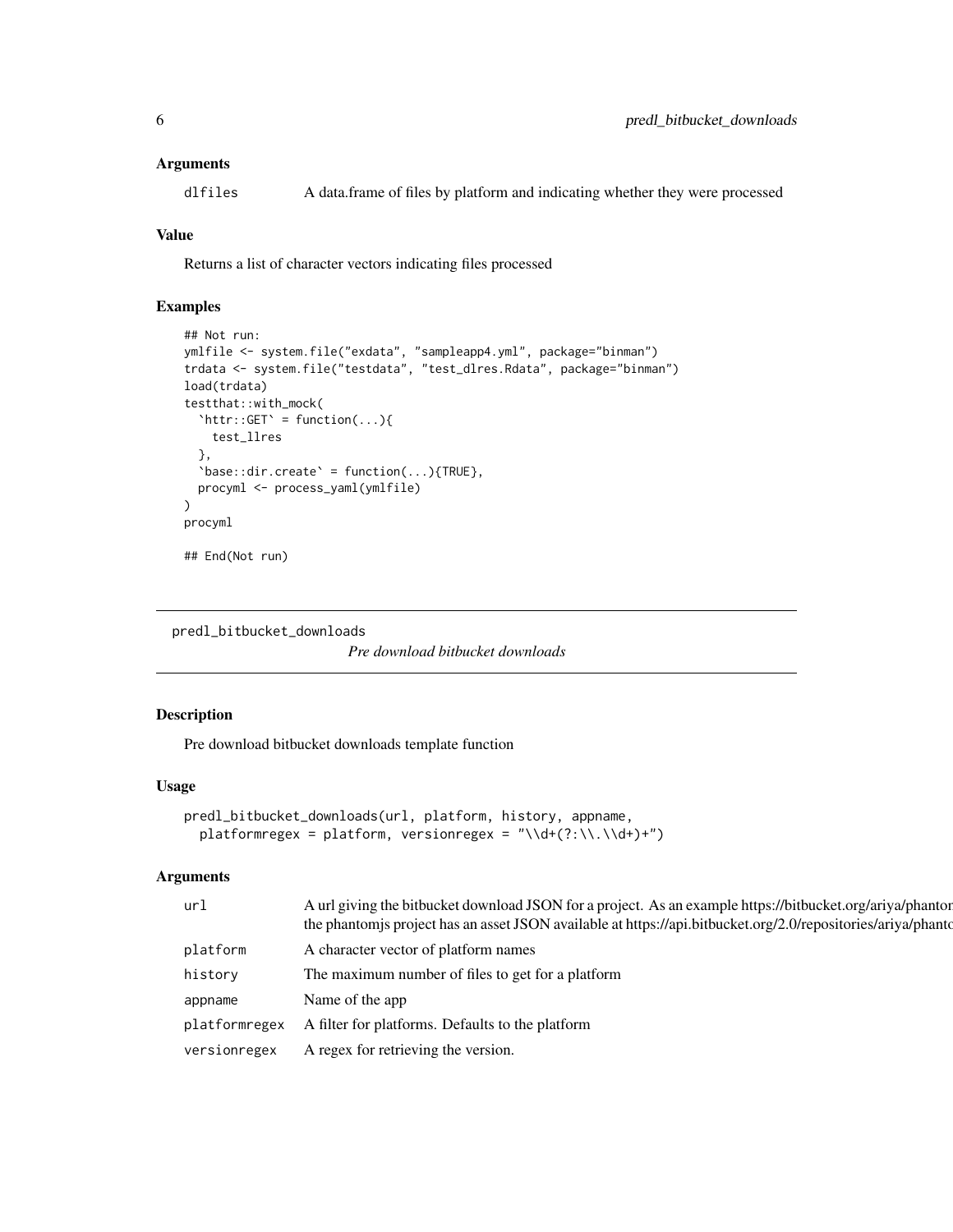#### <span id="page-6-0"></span>Value

A named list of data.frames. The name indicates the platform. The data.frame should contain the version, url and file to be processed. Used as input for [download\\_files](#page-3-1) or an equivalent.

#### Examples

```
## Not run:
bbdata <- system.file("testdata", "test_bitbucketdl.json",
                      package="binman")
platform <- c("linux64", "linux32", "windows", "macosx")
platformregex <- c("linux-x86_64", "linux-i686", "windows", "macosx")
bbdllist <-
  predl_bitbucket_downloads(url = bbdata, platform, history = 3L,
                            appname = "binman_chromedriver",
                            platformregex)
```
## End(Not run)

predl\_github\_assets *Pre download Github assets*

#### Description

Pre download Github assets template function

#### Usage

```
predl_github_assets(url, platform, history, appname, platformregex = platform,
 versionregex = c("", ""))
```
#### Arguments

| ur1           | A url giving the github asset JSON for a project. As an example https://github.com/mozilla/geckodriver/re<br>the geckodriver project has an asset JSON available at https://api.github.com/repos/mozilla/geckodriver/re |
|---------------|-------------------------------------------------------------------------------------------------------------------------------------------------------------------------------------------------------------------------|
| platform      | A character vector of platform names                                                                                                                                                                                    |
| history       | The maximum number of files to get for a platform                                                                                                                                                                       |
| appname       | Name of the app                                                                                                                                                                                                         |
| platformregex | A filter for platforms. Defaults to the platform                                                                                                                                                                        |
| versionregex  | A regex for retrieving the version.                                                                                                                                                                                     |

#### Value

A named list of data.frames. The name indicates the platform. The data.frame should contain the version, url and file to be processed. Used as input for [download\\_files](#page-3-1) or an equivalent.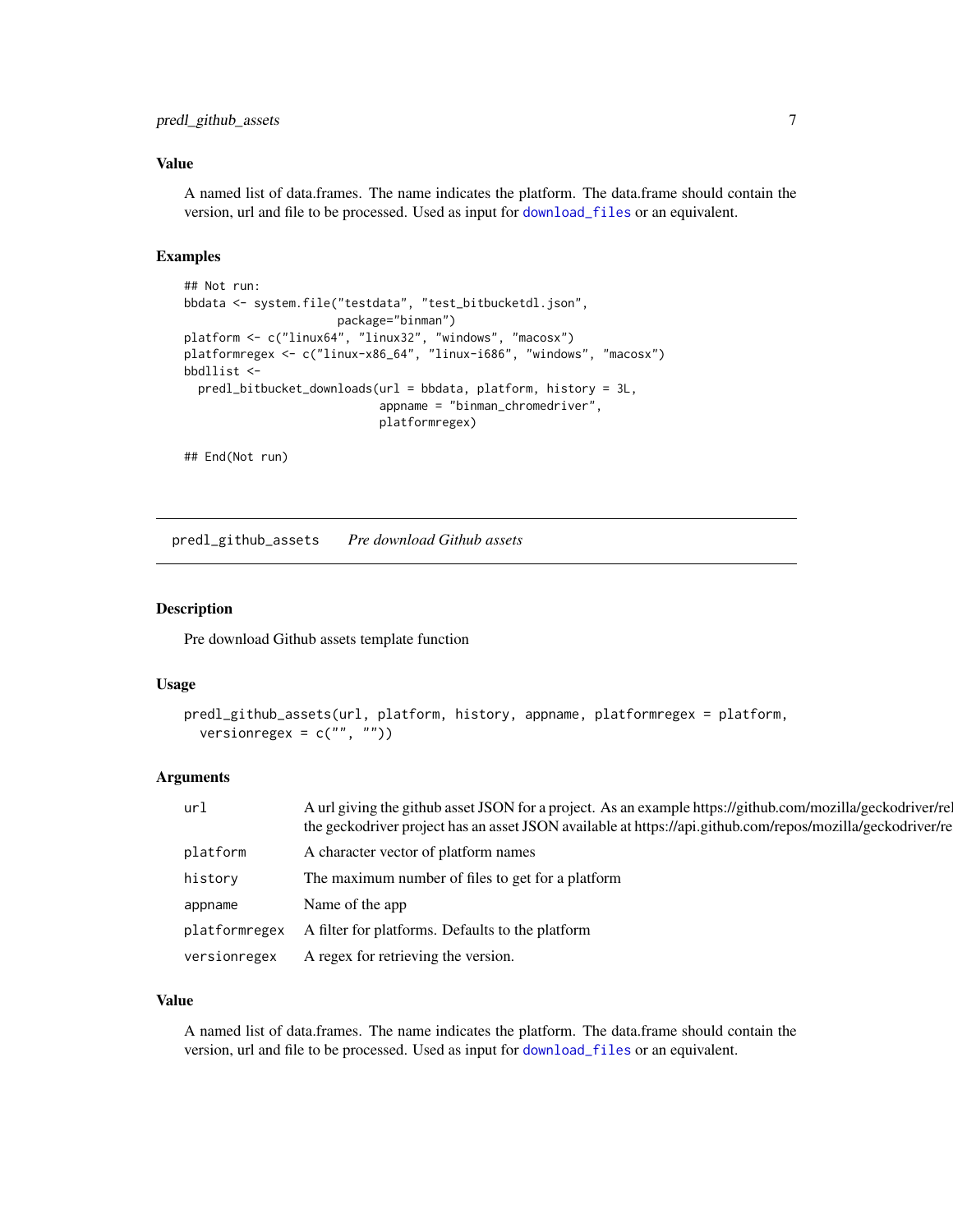# Examples

```
## Not run:
gadata <- system.file("testdata", "test_gitassets.json",
                      package="binman")
platform <- c("linux64", "win64", "macos")
gadllist <- predl_github_assets(url = gadata, platform, history = 3L,
                                appname = "binman_chromedriver")
```
## End(Not run)

predl\_google\_storage *Pre-Download Google Storage*

#### Description

Pre-Download Google Storage template function

#### Usage

```
predl_google_storage(url, platform, history, appname, fileregex = "\\.zip$",
  platformregex = platform, versionregex = c(paste0("(.*)/.*", fileregex),
  "\setminus\1"))
```
#### Arguments

| url           | A url giving the JSON bucket listings for a project. For example: http://chromedriver.storage.googleapis.c<br>lists the chromedriver files but https://www.googleapis.com/storage/v1/b/chromedriver/o/<br>is the JSON listings for the project. |
|---------------|-------------------------------------------------------------------------------------------------------------------------------------------------------------------------------------------------------------------------------------------------|
| platform      | A character vector of platform names                                                                                                                                                                                                            |
| history       | The maximum number of files to get for a platform                                                                                                                                                                                               |
| appname       | Name of the app                                                                                                                                                                                                                                 |
| fileregex     | A filter for files                                                                                                                                                                                                                              |
| platformregex | A filter for platforms. Defaults to the platform names.                                                                                                                                                                                         |
| versionregex  | A regex for retrieving the version.                                                                                                                                                                                                             |

#### Value

A named list of data.frames. The name indicates the platform. The data.frame should contain the version, url and file to be processed. Used as input for [download\\_files](#page-3-1) or an equivalent.

<span id="page-7-0"></span>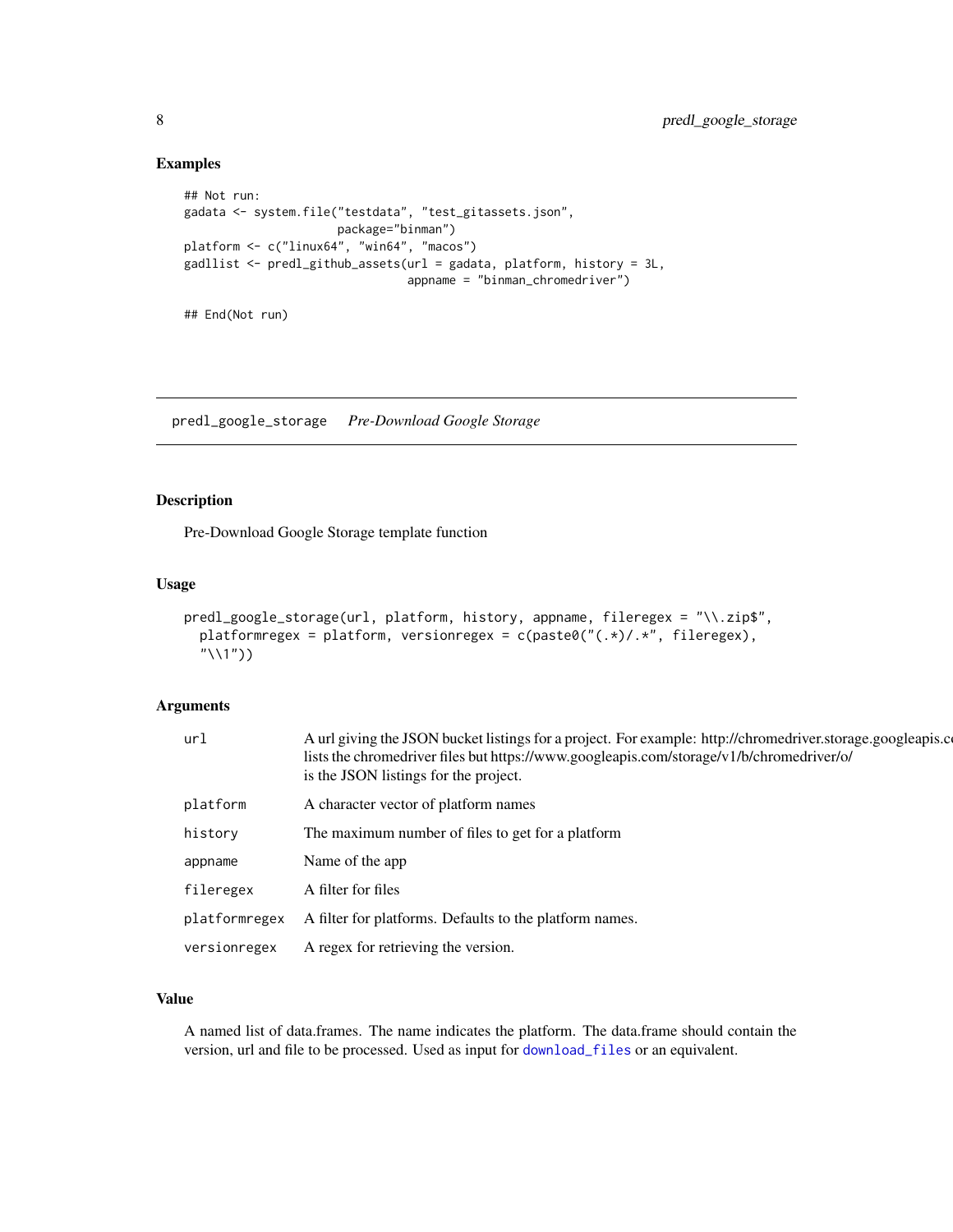# <span id="page-8-0"></span>process\_yaml 9

#### Examples

```
## Not run:
gsdata <- system.file("testdata", "test_googstor.json",
                     package="binman")
platform <- c("linux64", "win32", "mac64")
gsdllist <- predl_google_storage(url = gsdata, platform, history = 5L,
                                 appname = "binman_chromedriver")
```
## End(Not run)

process\_yaml *Process a yaml file*

#### Description

Process a yaml file. The file defines the pre-download function, the download function and the post download function.

# Usage

process\_yaml(ymlfile, verbose = TRUE)

# Arguments

| vmlfile | A file in a YAML format defining the pre-download/ download and post down- |
|---------|----------------------------------------------------------------------------|
|         | load functions together with their arguments.                              |
| verbose | If TRUE, include status messages (if any)                                  |

#### Value

A list of files processed (downloaded and post processed)

#### Examples

```
## Not run:
ymlfile <- system.file("exdata", "sampleapp.yml", package="binman")
trdata <- system.file("testdata", "test_dlres.Rdata", package="binman")
load(trdata)
testthat::with_mock(
  \text{thitr}::GET\text{S} = \text{function}(\dots)test_llres
  },
  'base:dir.create' = function(...){TRUE},`utils::unzip` = function(zipfile, ...){zipfile},
  procyml <- process_yaml(ymlfile)
)
procyml
```
## End(Not run)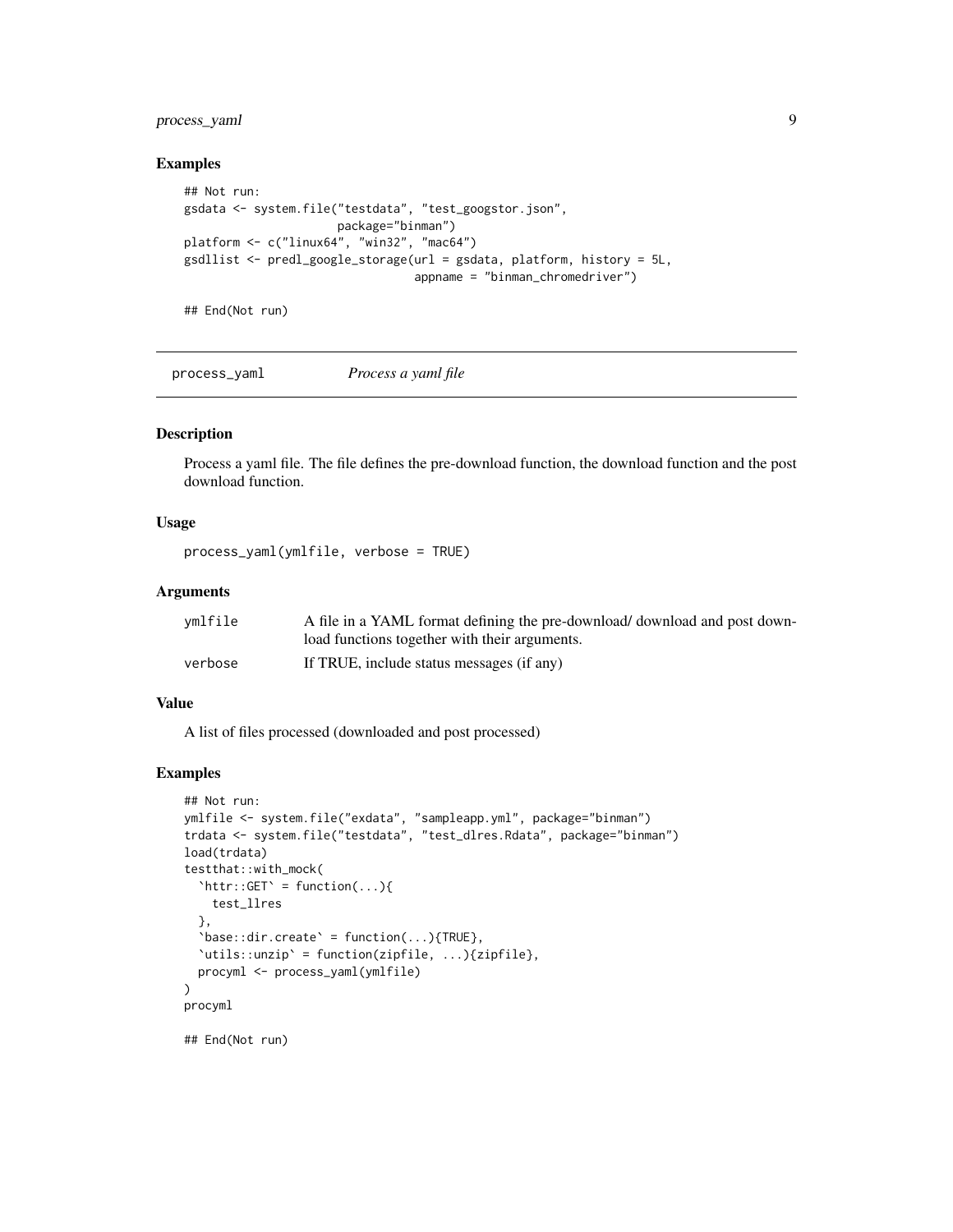<span id="page-9-0"></span>

#### Description

Remove application files/directories for a given platform

# Usage

```
rm_platform(appname, platform = c("ALL"))
```
# Arguments

| appname  | A character string giving the name of the application                   |
|----------|-------------------------------------------------------------------------|
| platform | A character vector indicating the platform to remove. Defaults to "ALL" |

#### Value

Returns a logical vector indicating whether the removal of platform was successful. Return is invisible.

#### Examples

```
## Not run:
appdir <- app_dir(appname, FALSE)
platforms <- LETTERS[1:4]
versions <- LETTERS[5:7]
mkdirs <- file.path(appdir, outer(platforms, versions, file.path))
chk <- vapply(mkdirs, dir.create, logical(1), recursive = TRUE)
appver <- list_versions(appname)
rm_platform(appname, platforms[2:3])
unlink(appdir, recursive = TRUE)
```
## End(Not run)

rm\_version *Remove application version*

#### Description

Remove application version for a given platform

#### Usage

```
rm_version(appname, platform, version = c("ALL"))
```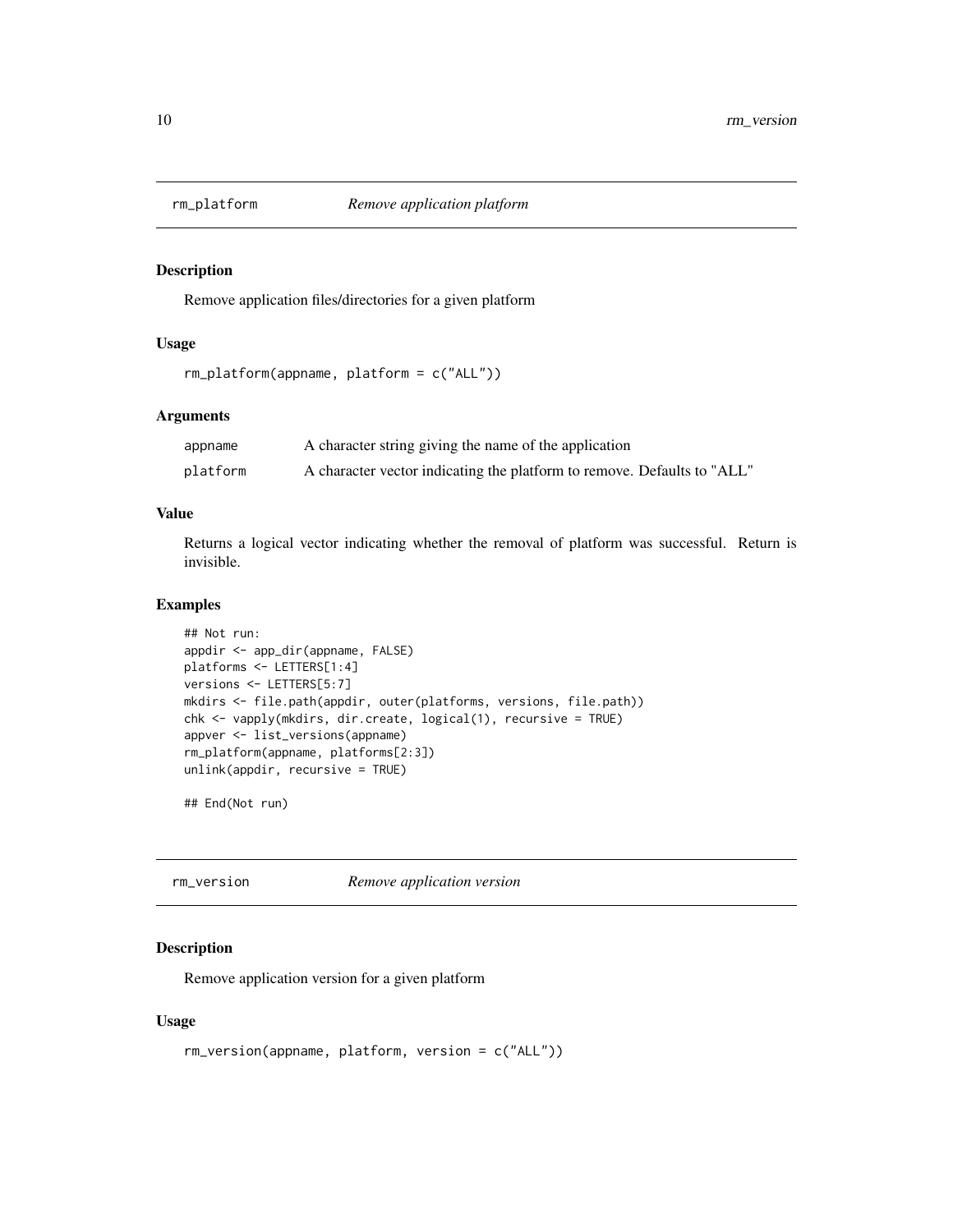# <span id="page-10-0"></span>unziptar\_dlfiles 11

#### Arguments

| appname  | A character string giving the name of the application       |
|----------|-------------------------------------------------------------|
| platform | A character string indicating the platform.                 |
| version  | A character vector of versions to remove. Defaults to "ALL" |

# Value

Returns a logical vector indicating whether the removal of version was successful. Return is invisible.

#### Examples

```
## Not run:
appdir <- app_dir(appname, FALSE)
platforms <- LETTERS[1:4]
versions <- LETTERS[5:7]
mkdirs <- file.path(appdir, outer(platforms, versions, file.path))
chk <- vapply(mkdirs, dir.create, logical(1), recursive = TRUE)
appver <- list_versions(appname)
rm_version(appname, platforms[2], versions[1:2])
unlink(appdir, recursive = TRUE)
```
## End(Not run)

unziptar\_dlfiles *Unzip/Untar downloaded files*

# Description

Unzip/Untar downloaded files. Keeps the original zip file

#### Usage

```
unziptar_dlfiles(dlfiles, chmod = FALSE)
```
# Arguments

| dlfiles | A data frame of files by platform and indicating whether they were processed    |
|---------|---------------------------------------------------------------------------------|
| chmod   | change the mode of the unarchived file/files to "755" so they are executable on |
|         | unix like systems.                                                              |

# Value

Returns a list of character vectors indicating files processed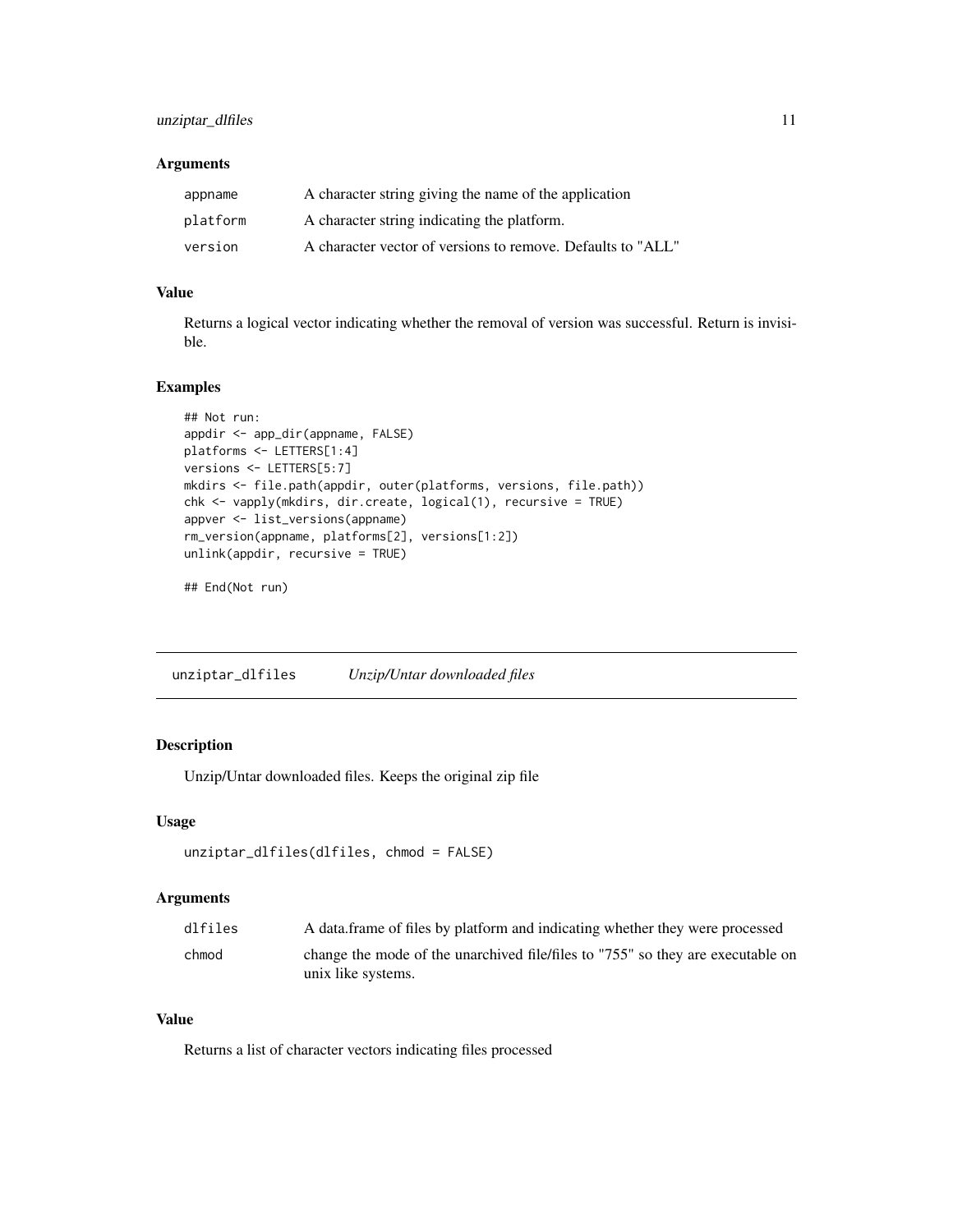# Examples

```
## Not run:
ymlfile <- system.file("exdata", "sampleapp.yml", package="binman")
trdata <- system.file("testdata", "test_dlres.Rdata", package="binman")
load(trdata)
testthat::with_mock(
  'httr::GET' =function(...){
    test_llres
  },
  'base:dir.create' = function(...){TRUE},`utils::unzip` = function(zipfile, ...){zipfile},
  procyml <- process_yaml(ymlfile)
\mathcal{L}procyml
```
## End(Not run)